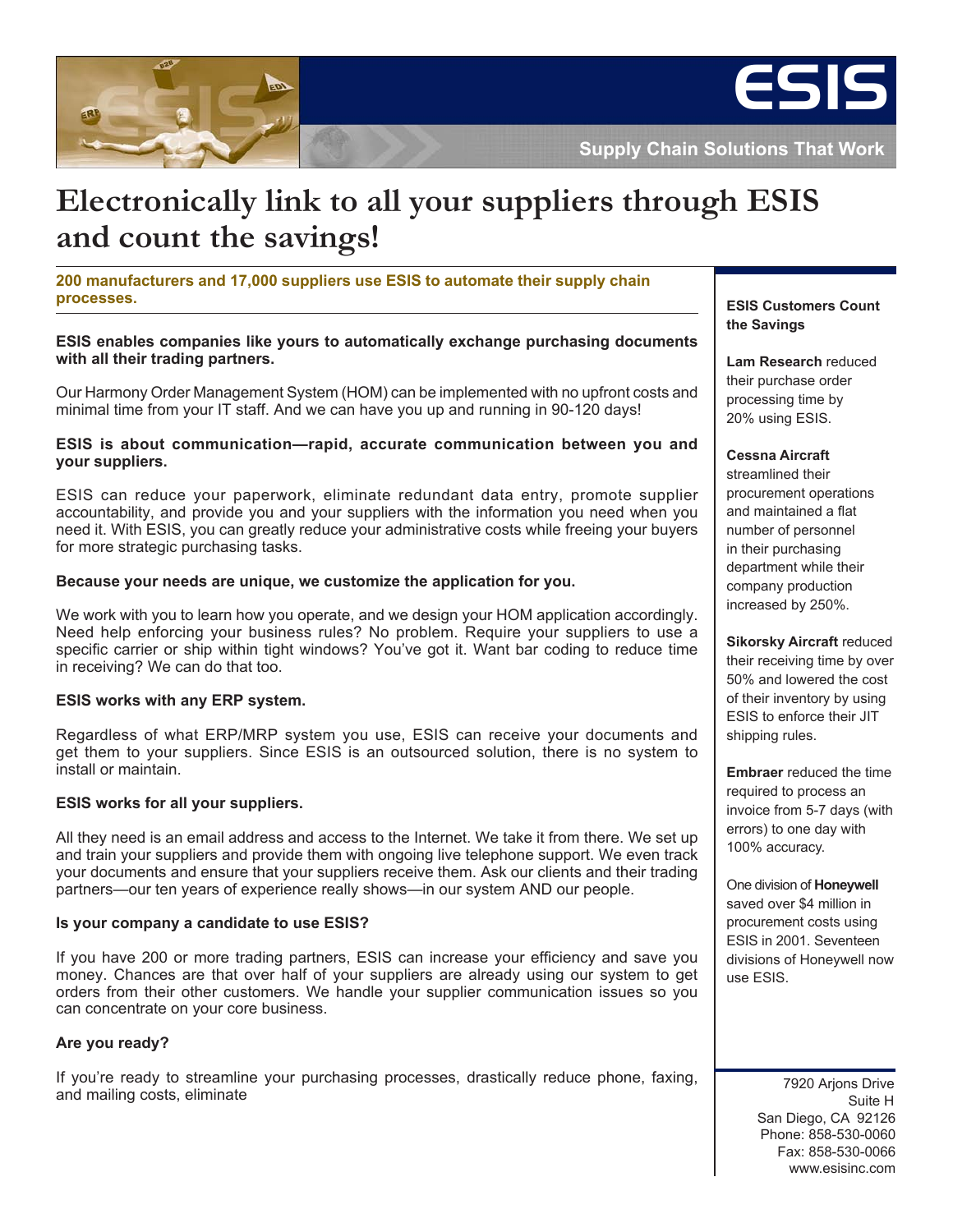



# **A Decade of Experience and a Proven System**

**ESIS is an outsourced supply chain solution provider with long-term contracts with some of the largest companies in the world.79** 

ESIS clients include Honeywell, Textron, Sikorsky, Embraer and Lam Research. We work with each of our clients to understand the way they do business, and we customize their ESIS system to meet their specific requirements.

#### **Cessna Aircraft**

In 1998, Cessna selected ESIS because of its large supplier base and its reputation. ESIS worked with Cessna and its 1200 suppliers to get the system up and running in less than four months.

Since the beginning, ESIS and Cessna have worked together to address Cessna's expanding procurement needs. Since the original implementation, inventory advice and shipment schedule modules have been added to fulfill Cessna's receiving requirements.

When Cessna implemented Ariba Buyer in 2000, they decided to use ESIS to deliver the purchase orders to the suppliers, enabling them to conduct business the same way for both direct and indirect procurement. As part of the Ariba implementation, ESIS added the capability to create "spontaneous suppliers," allowing Cessna to send "spot buy" orders for new suppliers through ESIS.

Today the Cessna division of Textron is considered a model for e-procurement and has been featured widely in technology and supply chain management journals and at national conferences.

#### **ESIS processes tens of thousands of documents daily and handles nearly \$10 billion in purchase orders each year.**

#### **Lam Research**

Prior to their ESIS implementation, Lam was handling procurement of their direct materials in a traditional way. This required many staff hours just for administrative duties such as printing out and mailing purchase orders.

Lam was committed to outsourcing its non-manufacturing functions in order to concentrate on its core business. They knew that controlling costs and improving efficiencies in purchasing was key.

In 2002, the company selected ESIS as its SCM partner for its 250 direct materials suppliers. Nearly 50% of the Lam's trading partners were already members of the ESIS network of 17,000 suppliers.

ESIS worked with Lam to create a transparent link from the company's SAP purchasing module to ESIS. Lam's business rules were built into the ESIS application, and IBM consultants handled the internal coding for the company. ESIS handled all supplier notification and setup; and within 90 days, Lam buyers and suppliers were exchanging documents electronically. ESIS also accommodated suppliers who requested that the data be sent to them via VAN in X12 format.

**Outsourcing to ESIS allows you to concentrate on your core business.** We handle everything from initial supplier set up and training to providing ongoing live phone support to you and your trading partners. We also manage all system testing and maintenance.

#### **ESIS Provides The Documents You Need For All Your Trading Partner Transactions**

830-Planning Schedule and Response

850-Purchase Order

855-PO Acknowledgment

860-Change Order

865-Change Order Acknowledgment

840-Request for Quote

843-Bid

810-Invoice

862-Ship Schedule

856-Advance Ship Notice

846-Inventory Advice (Min/ Max)

820-Remittance Advice/ Payment Order

869-Order Status Inquiry

870-Order Status Response

824-Application Advice

832-Price Catalog

Bar Coding

 7920 Arjons Drive Suite H San Diego, CA 92126 Phone: 858-530-0060 Fax: 858-530-0066 www.esisinc.com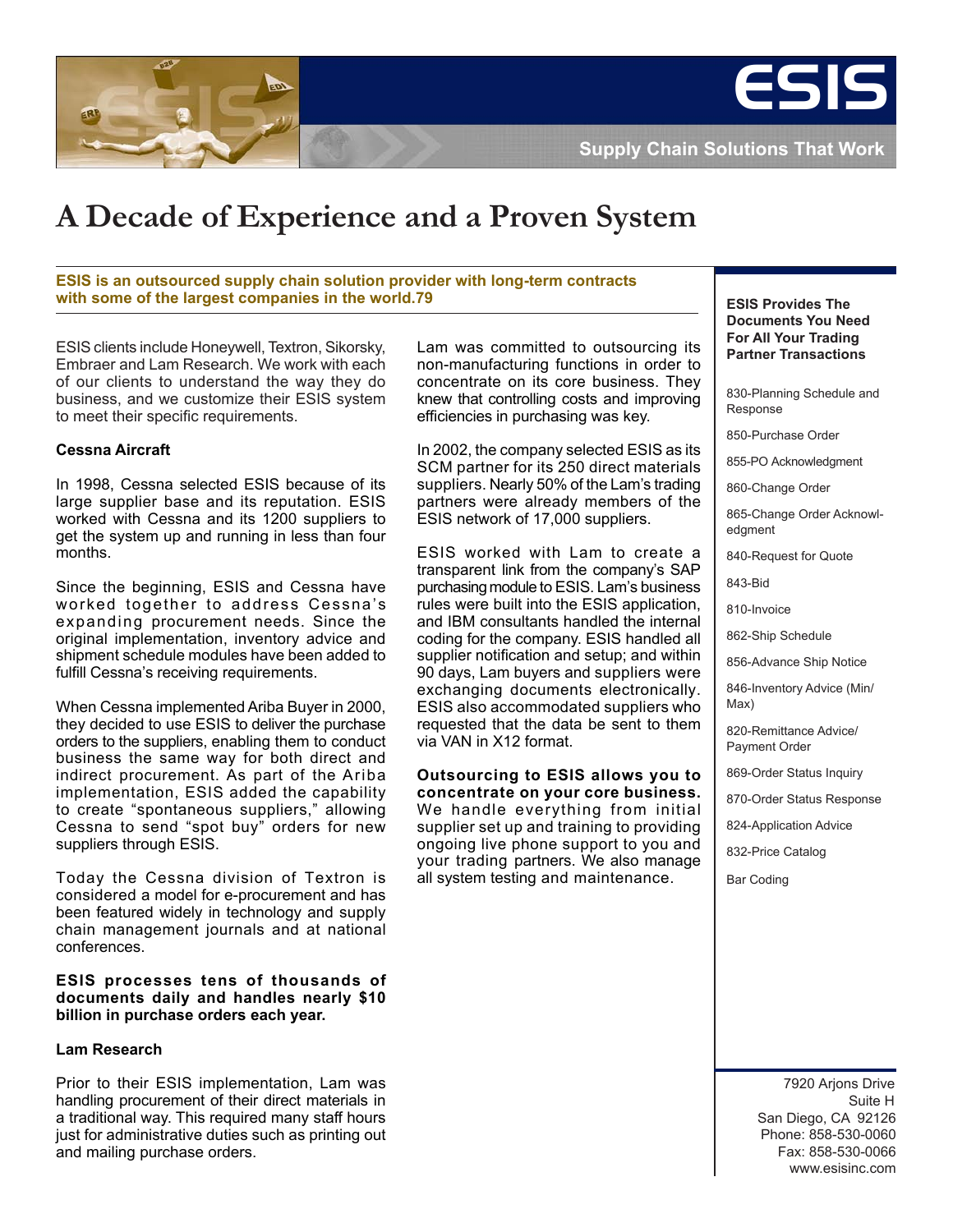



# **ESIS and Your Return on Investment**

**Companies have used ESIS since 1992 to solve their procurement challenges and save millions of dollars in the process.** 

The sophistication of our Harmony Order Management System (HOM) and our reputation for outstanding service have made us the proven choice for companies looking for a better way to do business. Regardless of your current procedures, HOM will help you create efficiencies that translate into time, money, and marketplace advantage for your company.

#### **ESIS Can Drastically Reduce Your Procurement Costs**

ESIS can help you reduce or eliminate many of the costs associated with processing an order. With ESIS' efficiencies, your buyers are freed up to concentrate on more strategic procurement projects rather than chasing down lost orders or standing at the fax machine.

#### **Build or Buy?**

Many companies have spent years and millions of dollars developing their own web procurement systems or implementing purchased systems. In the process, they have found that integration costs frequently run more than three times the initial software licensing fees or initial development costs. Your IT department must customize, implement, and maintain the system for your in-house users and for your trading partners.

But that may not be the worst part. Such portal or "pull" systems require that suppliers check your web site often to receive their orders. The problem is that suppliers are dealing with scores if not hundreds of customers, and logging onto multiple systems can create logistical nightmares for them. Lack of supplier acceptance has been the downfall of many e-commerce projects.

#### **Outsourcing - A Better Way**

Outsourcing to ESIS gives you the advantage of a powerful, highly customized solution without the exorbitant upfront cost of a purchased system. The time required from your IT staff is minimal. ESIS hosts the application on our servers, handles all the product updates and maintenance, and provides telephone support for your suppliers. We even track your orders to ensure your suppliers receive them.

With ESIS, your suppliers have a common system that allows them to receive orders from all their customers in one place instead of from many proprietary systems. We've kept the supplier in mind so you can be assured of supplier acceptance—and the success of your e-commerce project!

#### **Rapid Implementation Means Faster ROI**

How quickly do you want to start saving money? ESIS can implement all of your suppliers and your core procurement documents in just 90-120 days—providing you a very, very rapid payback on your investment!

## **ESIS provides the most cost effective solution with the greatest value—lower**<br>7920 Arjons Drive

When polled, the majority of IT executives say that online procurement software, once fully integrated, provides the highest ROI of any enterprise-wide application.

The partnership between ESIS and its clients continues today as customer requirements and vision help drive ESIS development. The result is a mature, stable, practical system that cuts to the essence of supply chain management—fast, efficient communication between companies and their trading partners

> Suite H San Diego, CA 92126 Phone: 858-530-0060 Fax: 858-530-0066 www.esisinc.com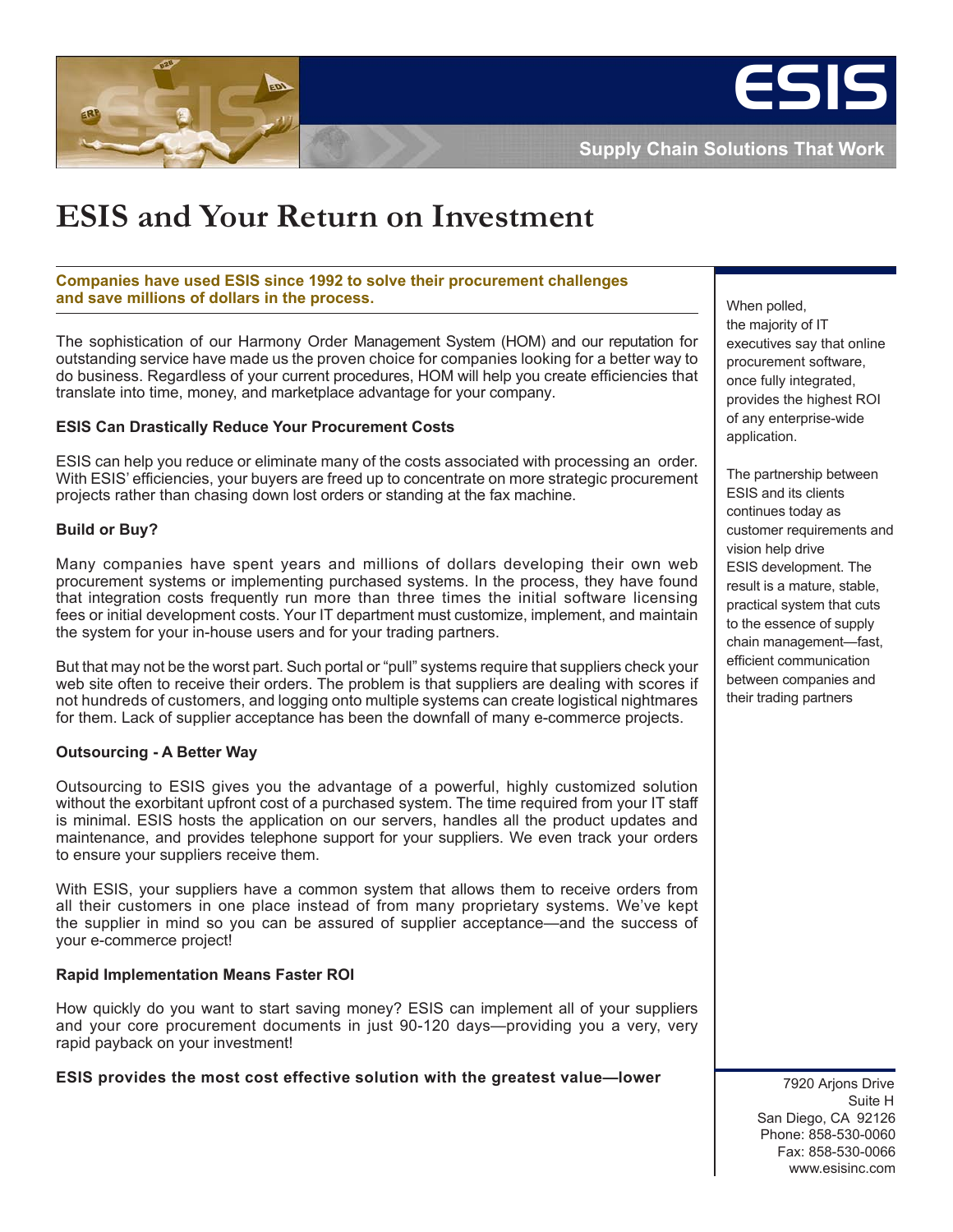



# **Supply Chain Management From Your Suppliers' Perspective**

#### **What's the number one reason e-procurement initiatives fail? Lack of supplier acceptance!**

#### **Provide your system free of charge to your suppliers.**

Suppliers are understandably resentful when asked to pay for your system. Providing the system free of charge will ensure you a better supplier adoption rate, and it won't jeopardize your trading partner relationships.

#### **Remember that you are not your suppliers' only customer.**

They may be forced to log onto many different web sites in order to receive their orders from many different companies. Make sure you implement an open system that can deliver documents from other companies as well as your own.

#### **Provide a system that allows both you and your suppliers to increase operating efficiencies.**

Choose a system that fosters communication between you and your trading partners rather than inhibits it.

#### **Be sure your system is easy to use.**

Any necessary training should be available online. Suppliers won't use a system that has a big learning curve.

#### **Be sure the system accommodates all of your suppliers regardless of their size and technical expertise.**

It should be capable of delivering the data in each supplier's desired format—Internet, EDI, etc.

### **Make sure telephone support is available for your suppliers during their business day.**

If you fail to consider your suppliers' needs as you select a solution, you may be doomed to failure regardless of the time and effort you spend on a system. Never forget that supplier buy-in is key to your success.

#### **ESIS' Harmony Order Management system was designed with both the buyer and the supplier in mind.**

Regardless of their technical capabilities, your suppliers will find our HOM system easy to implement and user friendly. They'll love the design that allows them to receive documents from all their customers in one secure place. Most of all, they'll appreciate the fact that the system is provided to them free of charge, and customer service is just a phone call away.

At ESIS, we understand you AND your suppliers—and that spells success for your e-procurement project. The contract of the contract of the contract of the contract of the contract of the contract of the contract of the contract of the contract of the contract of the contract of the contract of the con

"With ESIS I can download and print out all my documents at one time. ESIS makes it easy!"

> **- Terri Baca Arrowhead Products**

"With ESIS, all we do is pick up our orders. ESIS is easy to use, and there's no maintenance. And ESIS customer service is a 10!"

> **- Dorothy Foley Goodrich**

 Suite H San Diego, CA 92126 Phone: 858-530-0060 Fax: 858-530-0066 www.esisinc.com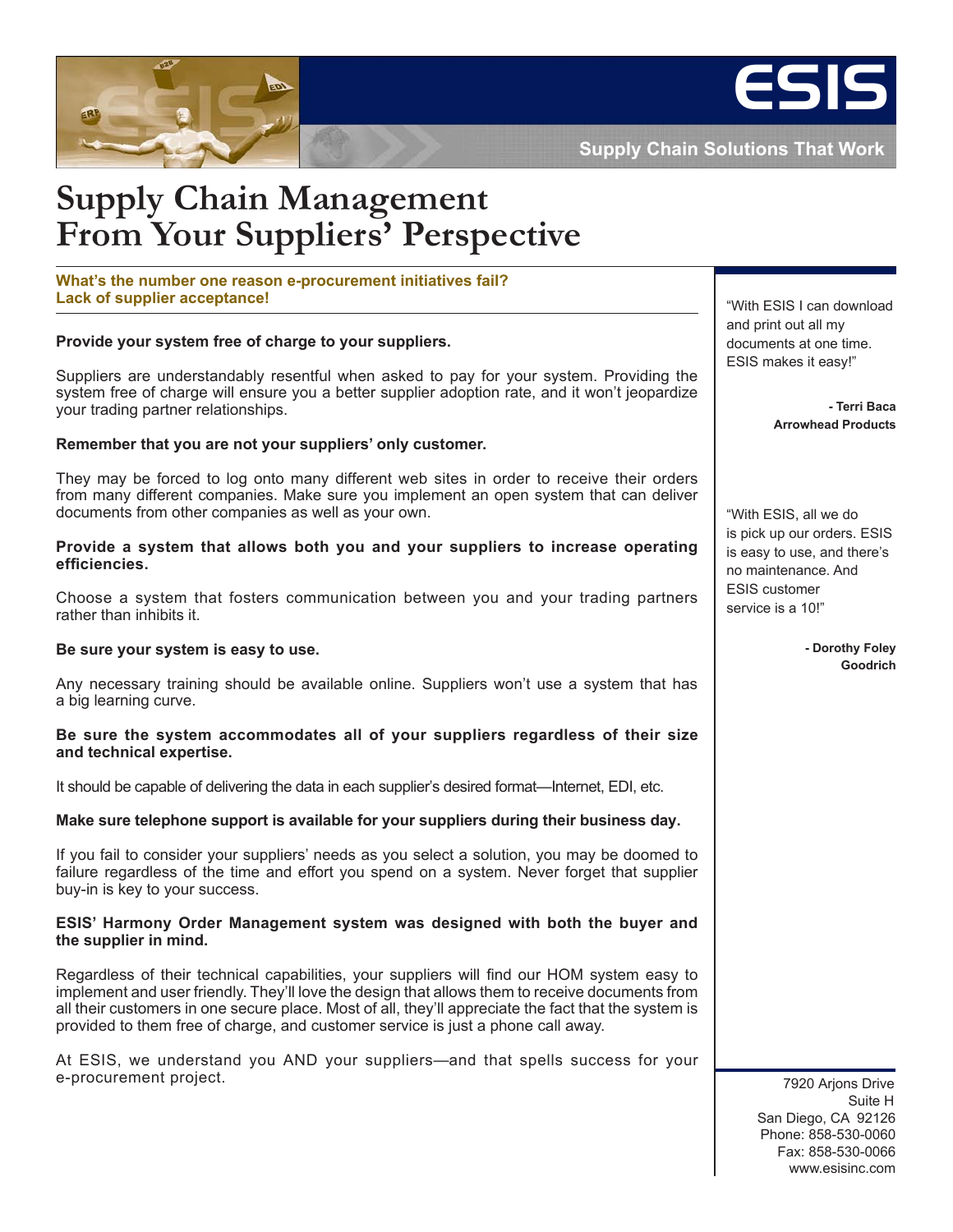

# **ESIS Adds Experience, Innovation, Versatility, Support and Universality to your Portal Portfolio!**

**Now ESIS offers you an opportunity for even greater portal functionality and benefits. ESIS can deliver your supplier communications wish list!** 



You've launched your own supplier portal because you understand the benefits of eCommerce-increased supplier collaboration, reduced cycle times, reduced inventories, more productive buyers, increased data accuracy, and elimination of manual data entry. Now ESIS offers you an opportunity for even greater portal functionality and benefits. ESIS can deliver your supplier communications wish list!

#### **EXPERIENCE**

At ESIS, we've spent more than a decade learning what buyers and suppliers need and designing our system around those needs. ESIS will customize our application to extend your portal functionality. We can streamline your business processes while promoting best practices and enforcing your business rules with your suppliers. Purchase Order to Fulfillment, VMI, Forecasting, Shipment and Inventory notifications, Ship Notices, Bar Coding to Invoices. It's hard to find an eBusiness standard, a document type, or a supply chain business process that ESIS doesn't already support!

ESIS works with over 250 complex manufacturers and 17,000 suppliers. Join companies that include Lam Research, Honeywell, Textron, Goodrich, United Technologies, Volvo, Caterpillar, and PACCAR and experience the ESIS advantage!

### **STATE-OF-THE-ART INNOVATION SAVES YOU TIME AND MONEY**

Why spend months and thousands of dollars extending your supplier communications functionality when you can quickly implement a customized system with the most state-of-the-art technology and functionality? If your company has invested heavily in your proprietary portal or an ERP system, outsourcing to ESIS will help you leverage your technology investments.

- . Reduce late deliveries-send Order Status Inquiry documents and/or give your suppliers a current view of Planning Schedule changes.
- . Reduce early and over deliveries with Advance Ship Notice rules.
- . Reduce receiving time with 100% accurate bar codes.
- . Automate invoicing and pay receipts.
- . Empower your buyers to work exceptions first. ESIS alerts buyers of order exceptions and supplier activity according to your guidelines.
- . Keep your suppliers on track. ESIS notifies your suppliers by email when they have orders to pick up.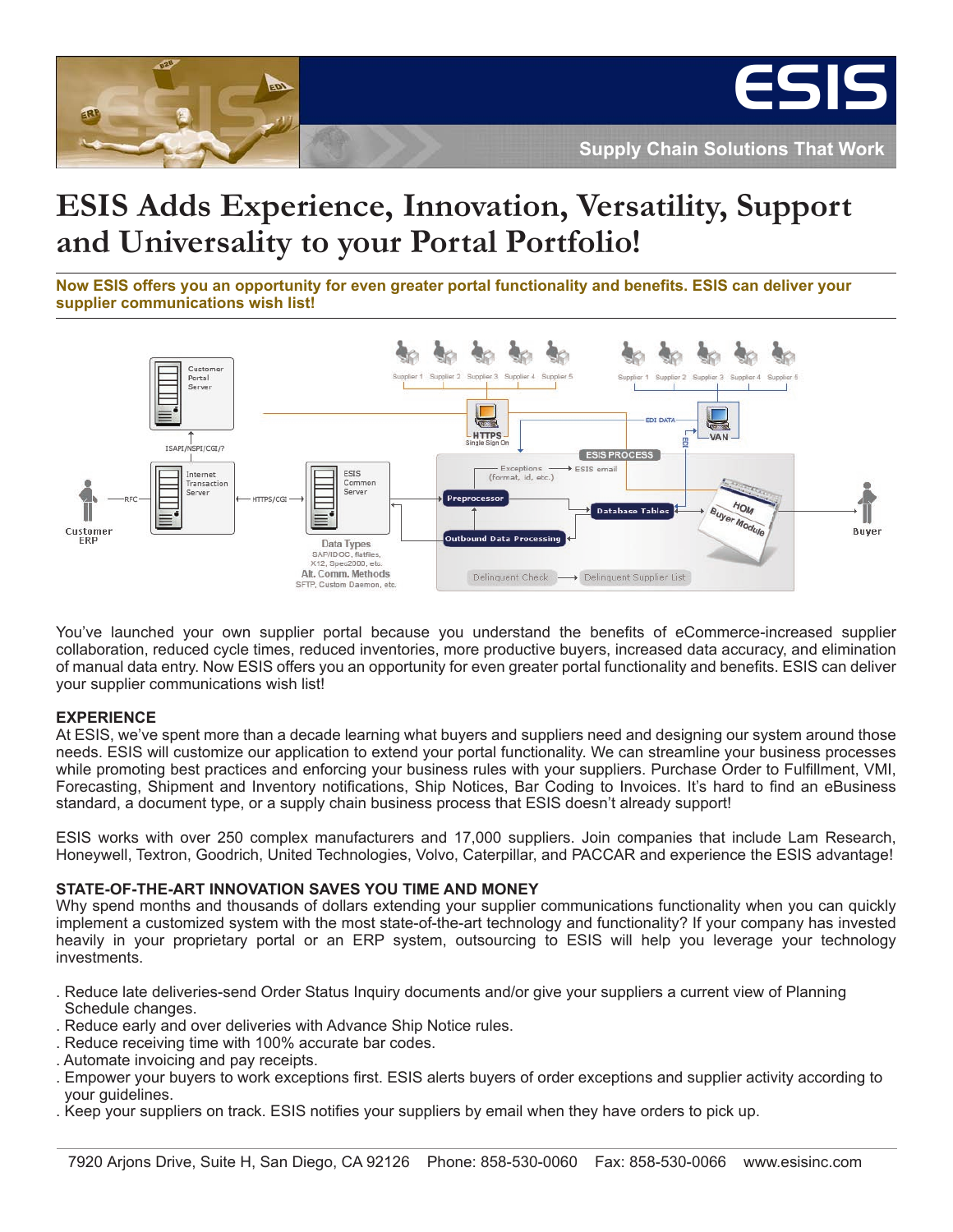



# **ESIS Adds Experience, Innovation, Versatility, Support and Universality to your Portal Portfolio! (cont.)**

So how does it work? Simple. ESIS plugs into your current supplier portal adding the supplier communication pieces that you have not yet developed. We take your data from whatever system(s) you have, in whatever format you choose, and then we build your business rules directly into our supplier interface.

ESIS is a hosted solution. That means you can deploy ESIS as a part of your supplier portal quickly with minimal IT involvement on your end. Even better, there's no software to install or maintain and no upgrade hassles or fees.

With ESIS, your suppliers have a single sign on to your portal, and they can access your documents from our system right there. They don't have to leave your site. Suppliers will be able to toggle back and forth between ESIS and your supplier interface. They'll send you response documents through ESIS-acknowledgments, advance ship notices, and even invoicesand all that information will go right back into your ERP/MRP system for your buyers to view. There's no new software for your buyers to learn.

#### **VERSATILITY**

ESIS provides customized data delivery for both you and your suppliers. As return-on-investment research shows, data integration into a company's back-end systems is a winner. How many ways can your suppliers currently receive data from your portal? Many suppliers want and need to receive data in a specific format in order to load it into their own systems. Not being able to download data in the format they need from proprietary portals decreases suppliers' efficiencies, and their customers eventually get the bill. ESIS technology can send your data to your suppliers in EDI, XML, or whatever customized format they choose.

#### **SUPPORT**

ESIS offers front-line supplier support. Many companies do not have the resources to offer immediate and sustainable help desk support, supplier training, and process monitoring. ESIS telephone customer service support is available from 5:00 a.m. to 5:00 p.m. PT. All phones are answered immediately by live customer support representatives.

Our customer support staff continuously works with your suppliers from signup to testing, to initial and ongoing training, reposting of documents, and on any questions related to the site.

ESIS also proactively manages your suppliers. If your suppliers haven't retrieved your documents after 24 hours, ESIS will send them another email notification. This is followed by more email reminders, faxes and finally phone calls. And we'll keep you in the loop. ESIS provides you with delinquent reports notifying you of suppliers who have not logged on to pick up documents.

#### **TURN YOUR PROPRIETARY PORTAL INTO A UNIVERSAL SUPPLIER PORTAL**

Several recent surveys have shown that the single biggest eCommerce problem for the majority of suppliers is that they must log on to too many customer websites! ESIS solves this issue by setting up individual secure logins for your suppliers where they can pick up their orders from you as well as from their other customers at the same time. Currently 17,000+ suppliers receive orders from over 250 manufacturers using one login to ESIS' system.

Why should you care about this? Because using ESIS helps both you and your suppliers become more efficient. You will receive faster responses when suppliers are able to work with all their customers' documents from one central Internet work station. ESIS provides one-stop shopping document management for even for the most globally and multi-market extended supplier. This results in time and cost savings both you and your suppliers. Put simply, ESIS reduces the cost of doing business for both buyers and their trading partners, and that's a good thing for all concerned!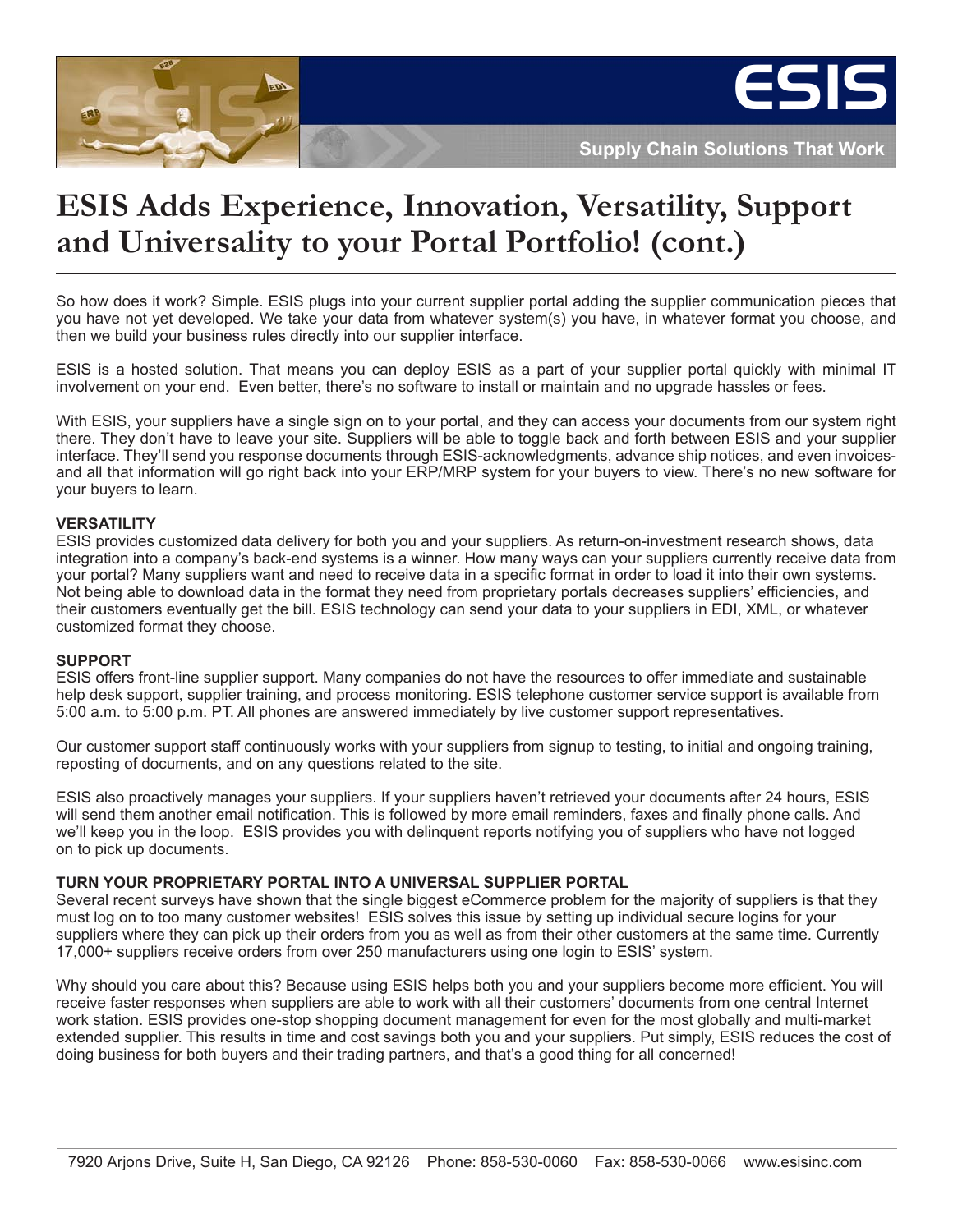



# **Suppliers Rave About ESIS**

**Supplier acceptance is key to the success of your e-procurement initiative—and here's what suppliers are saying about ESIS!**

*"ESIS has the best system and the best service of any company that I deal with. Whenever I get a chance, I recommend ESIS!"* 

> **Aaron Schneiderman, Sr. Contract Manager Pneudraulics, Inc.**

*"ESIS' HOM provides a great tracking system and leaves very little room for errors. If all my customers used ESIS instead of phoning, faxing, or emailing their orders, it would make my life so much easier."*

> **Richalyn Williams, Aerospace Acct. Specialist Crane Resistoflex-Aerospace**

*"ESIS is a very smooth running and easily understood system. I wish all the systems I have to use were this simple."*

> **Carol Baltzer, Customer Service Manager Consolidated Foundries**

*"With ESIS, all we do is pick up our orders. ESIS is easy to use and there's no maintenance. And ESIS customer service is a 10!"*

> **Dorothy Foley, EDI Manager Goodrich**

*"I am very pleased with the latest version of HOM. The accessibility and retrieval of documents is fast and easy."*

> **Andrew Yowell, Contracts and Business Management Hamilton Sunstrand**

*"You provide a great service!"*

**Linda Jackson, President Mid-Central Manufacturing, Ind.**

*"ESIS loads quickly and has a user-friendly interface. It's easy to navigate and quick and dependable."* 

> **Mark Schroeder, Inside Sales Wm. F. Hurst Company, Inc.**

*"ESIS customer service staff is always very helpful and courteous, and I always get a live person, not voicemail."* 

> **Denise Flores, Customer Service Triumph Engineered Solutions**

*"I really like the overall design of ESIS' HOM system. I can access the information I need very easily. It also gives you lots of options like printing reports and downloading information into Excel."* 

> **Candace Chendorani, Sales Cytec Engineered Materials**

*"ESIS' HOM6 is fabulous! We're very happy with it."*

**Kathy Skaggs, Office Manager American Tool & Die, Inc.**

*"I have been using the ESIS HOM system for several years now. It's concise, efficient, and very easy to maneuver. ESIS' customer service and tech support are also outstanding. The system is just all around user-friendly!"* 

> **Lori DesLauriers, Office Manager Bundy Manufacturing Inc.**

*"ESIS' system is a pleasure to use. It's very efficient in comparison to other systems I have to use."*

> **Hillary Matzen, Office Manager Clearwater Engineering, Inc.**

*"ESIS' HOM6 is excellent. It's fast, easy, convenient, and means a lot less paperwork for us."*

> **Julia Rowan, Quality Manager Metalform Industries**

*ESIS is the most user-friendly e-procurement system out there. I love the simple design, the email notification process, and the fact that I can go to one site to get all our orders.*

> **Fran Zandi, Sales Enidine, Inc.**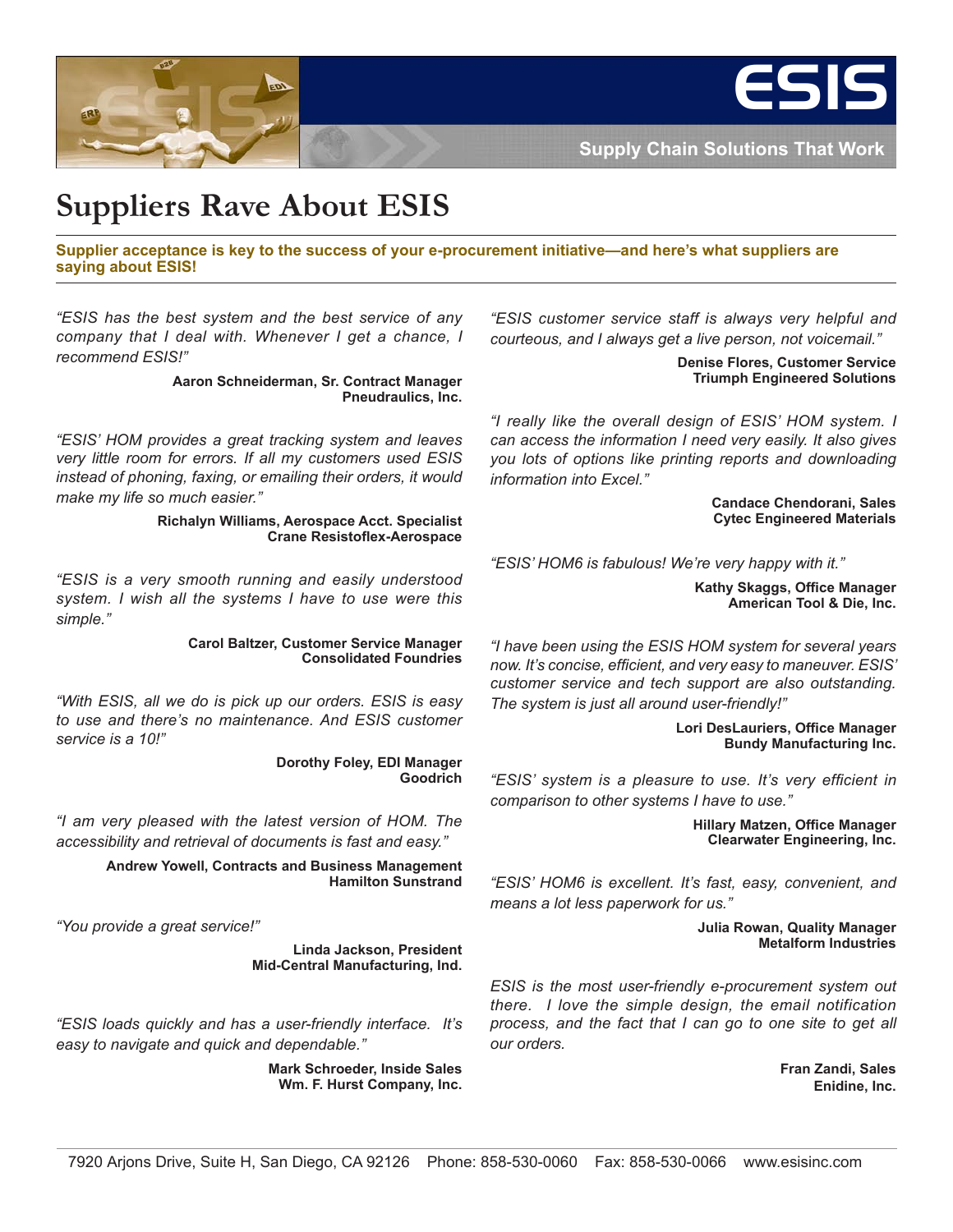

# **HOM Standard Edition Makes e-Purchasing Easy**

#### **Buyers with Fewer than 100 Suppliers Can Gain Efficiencies and Save Money Using a Proven E-Commerce System for Purchasing**

**Does your company have 100 or fewer suppliers?** Now your purchasing department can automate its communication with your suppliers and enjoy the same Information Age savings as larger companies. Harmony Order Management (HOM) Standard Edition, a new streamlined version of ESIS' flagship system, will allow you to quickly and affordably e-commerce enable your entire supply base.

HOM is already used by hundreds of large manufacturers across multiple industries to exchange customized purchasing documents with their suppliers. By drawing on our ten years of experience, ESIS was able to standardize a core set of procurement documents in HOM Standard that represent the best practices of Fortune 50 manufacturers. Rather than contracting with ESIS for the creation of unique documents, HOM Standard Edition users will use standard purchase order, change order, acknowledgement, and other document formats.

This document standardization results in savings that will allow companies that have been putting off the transition to e-purchasing to make the move without incurring the high costs of developing and supporting a custom system. And it also makes our fast implementation even faster, letting you electronically enable all of your suppliers for about what you're now spending on phoning, faxing, and mailing your orders.

**Imagine.** Your buyers create purchase orders in your own ERP/MRP system just as they always do. There is no new software for them to learn, no redundant data entry. After the purchase order is created, ESIS picks up your data and delivers it to your trading partners via a secure web site or, if they prefer, EDI/VAN. Your suppliers use ESIS to send acknowledgements and other information back to you, and this information goes directly into your own system. What could be easier?

**ESIS is a turnkey outsourced solution.** Not only is there no need to install expensive software on your servers, but we handle all supplier set up and training. We'll notify your suppliers by email any time you send them a new document, and we'll track your orders to be sure they are received. Perhaps best of all, we provide you and your suppliers with the full telephone customer support that ESIS is known for.

Is this the year you'll implement an e-purchasing system rather than just talking about it? Let ESIS show you how easy it can be. We can have you up, running, and saving money in 90-120 days. The days of wishing there were a better way are over. Now there's an answer—HOM Standard Edition!

HOM cuts through to the essence of Supply Chain Managementmore efficient communication between you and your suppliers.

At ESIS, we take care of your e-commerce issues so you and your trading partners can concentrate on your business!

> 7920 Arjons Drive Suite H San Diego, CA 92126 Phone: 858-530-0060 Fax: 858-530-0066 www.esisinc.com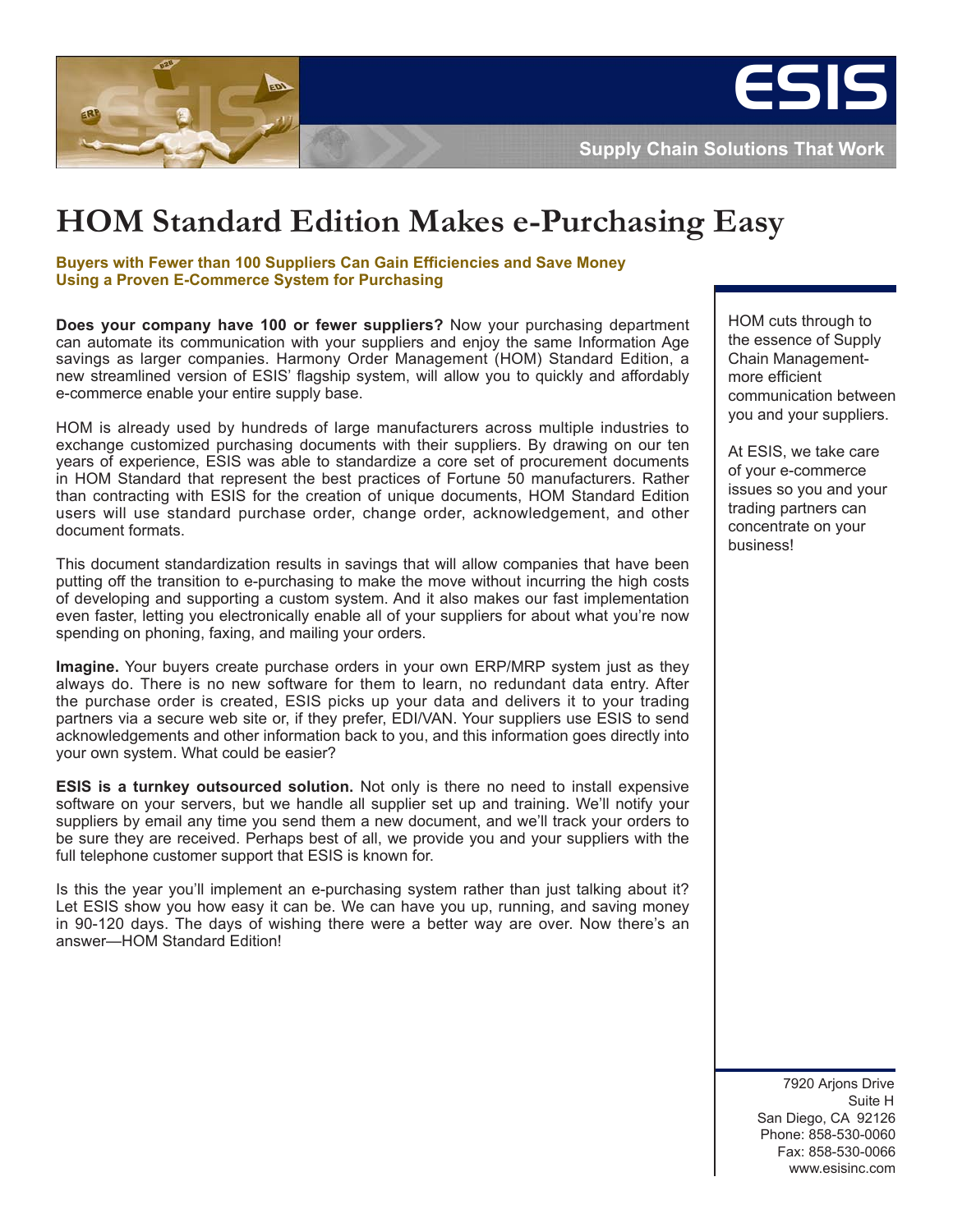



**Success Story**

# **Cessna e-Procurement Project**

Cessna Aircraft, a \$3 billion company, is a worldwide leader in the design and manufacture of airplanes for business, industry, pleasure flying and the military. Cessna's share of the worldwide business aircraft market is over 50% and continues to expand. Cessna sells more light and midsize business jets annually than all other manufacturers combined. Its employment worldwide stands at more than 12,000.

Cessna has been a pioneer in the implementation of sophisticated business management systems. It is a wholly-owned subsidiary of Textron, Inc., a diversified manufacturing and financial services company serving markets all over the world.

# **Value Proposition**

- Provide Cessna with supply chain management technology to advance its lean manufacturing objectives.
- Greatly reduce time spent on purchasing while providing additional ROI from eliminated manual processes.
- Overhaul the buyer/supplier communication process, making it interactive and more efficient.
- Provide necessary information to suppliers automatically on an as-needed basis.
- Improve JIT inventory processes.

### **Cessna E-Procurement Initiative**

Cessna was a traditional, conservative culture when management announced a supply chain initiative they hoped would revolutionize purchasing processes and give them a competitive edge. Dave Oppenheim, then director of e-business, realized that electronic data interchange systems were critical for the company-to-company integration Cessna hoped to accomplish.

Cessna wanted to reduce or eliminate many purchasing-related expenses and to free up overworked buyers for more strategic tasks. To avoid upfront costs and development delays, they decided to outsource.

Recognizing that supplier acceptance is key to the success of any e-procurement system, Cessna looked for a system that was supplier-friendly and would not reduce their costs at the expense of pushing them back on suppliers. They also realized they needed a system that could accommodate all sizes of suppliers regardless of their technological capabilities.

In 1998, Cessna selected ESIS because of its large supplier base and its reputation as the largest working aerospace exchange. ESIS worked with Cessna and its 1200 suppliers to get the system up and running in less than four months.

Since the beginning, ESIS and Cessna have worked together to address Cessna's expanding procurement needs. Since the original implementation, inventory advice and shipment schedule modules have been added to fulfill Cessna's receiving requirements. When Cessna implemented Ariba Buyer in 2000, they decided to use ESIS to deliver the purchase orders to the suppliers, enabling them to conduct business the same way for both direct and indirect procurement. As part of the Ariba implementation, ESIS added the capability to create a "spontaneous supplier" for Cessna, allowing them to send "spot buy" orders for new suppliers through ESIS.

Today the Cessna division of Textron is considered a model for e-procurement and has been featured widely in technology and supply chain management journals and at national conferences.

### **Challenges**

- Reduce and eliminate costs
- Eliminate manual systems
- Free up personnel for strategic tasks
- Integrate suppliers into business processes
- Accommodate all sizes of suppliers
- Implement rapidly

## **Solutions**

- Implement HOM System
- Communicate with suppliers online and via EDI
- Automate purchasing processes
- Share planning schedules with suppliers
- Automate advance ship notification and invoices
- Notify suppliers of approved ship dates
- Deliver PO's for indirect purchases from Ariba Buyer

### **Benefits**

- Fax, phone, and paper orders eliminated
- Supplier on-time delivery improved
- All suppliers accommodated
- Re-keying of data eliminated
- Orders/Change Orders, Acknowledgements automated
- Time to process PO greatly reduced
- Purchasing personnel freed up for more strategic assignments
- Purchasing personnel numbers remained flat while company production increased by 250%